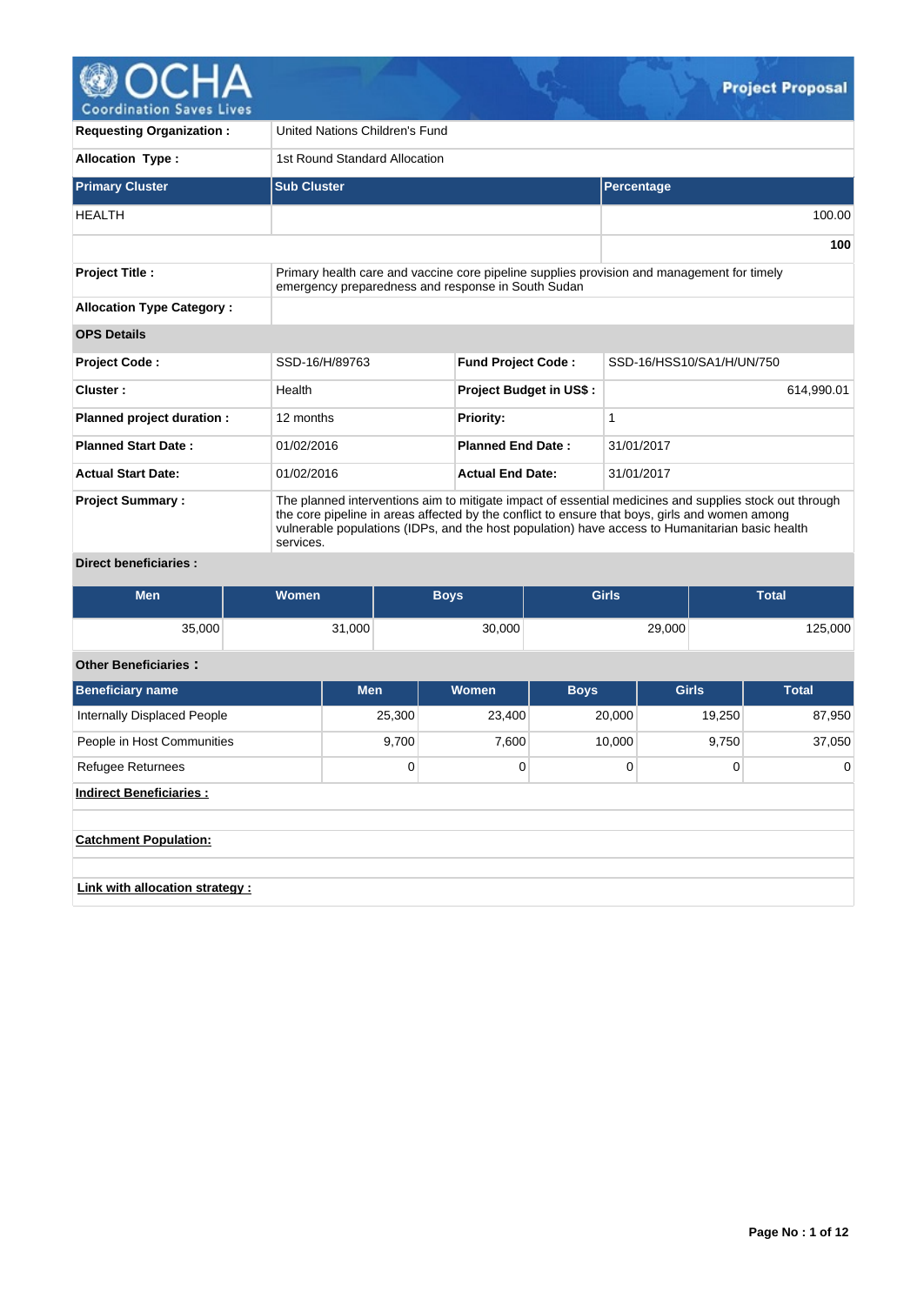The project will contribute to Health Cluster Objective 1 of decreasing excess mortality and morbidity by strengthening the quality of emergency health care. This will include vaccination to prevent communicable diseases which account for a substantial percentage of the burden of morbidity and mortality in children under five, and the provision of preventive and curative primary health care services. The project will raise awareness at the community level on the importance of early care seeking behavior and the importance of vaccination for children and pregnant women. It will also contribute to Objective 2 by enhancing health system capacity to adequately respond to outbreaks due to vaccine preventable and other diseases, with a particular focus on diseases that most affect children including measles and malaria.

There was a particularly high malaria morbidity total of 2,068,133 cases have been registered in 2015 against 1,401,447 in 2014; representing 78% of total consultations. This was followed by 463,597 cases of acute watery diarrhea (265,010 registered in 2014) which made up 17% of total consultations. A rapid assessment conducted in Bentiu PoC in December 2015 showed that from a total of 290,836 consultations, 61.7% were for malaria, followed by acute respiratory infections at 26.5% and Acute Watery Diarrhea at 11.6%. There were 500 suspected measles cases were recorded across the country in 2015, of which 300 cases were from Bentiu PoC. Five measles outbreak responses have been organized in response. Given the increased number of displaced population, poor sanitation, lack of clean water and potential impact of the predicted El Nino consequences on weather patterns the situation may worsen in 2016 if adequate measures were not taken.

CHF funding is critical to ensure availability of core pipeline immunization and primary health care (PHC) supplies. The current stock of vaccines as well as PHC (PHCU) kits, malaria drugs, malaria rapid diagnostic tests and long lasting insecticide-treated nets (LLITNs) cannot accommodate the response over the next season as well as supplies required to be prepositioned for the 2016 rainy season, targeting 309,680 children. in addition, vaccines are required for the National Measles Follow-up Campaign planned for November 2016 targeting 3,278,013 children. With the anticipated essential drugs shortage in the first quarter of the year, these supplies are critically needed. .

UNICEF will preposition PHC/PHCU kits, malaria drugs and rapid diagnostic tests and LLITN in the different states. Vaccines will be prepositioned in its hubs of Bentiu, Bor and Malakal, as well as with partners prior to each campaigns. Due to lack of cold chain facilities in the three conflict-affected states, flights are chartered through close coordination with the health cluster and the Expanded Program of Immunization technical working group, to send vaccines to implementing partners on the ground just prior to campaigns,; as soon as the outbreak is confirmed.

### **Sub-Grants to Implementing Partners :**

| <b>Partner Name</b> | <b>Partner Type</b> | <b>Budget in US\$</b> |
|---------------------|---------------------|-----------------------|
|                     |                     |                       |

**Other funding secured for the same project (to date) :**

| Other Funding Source | <b>Other Funding Amount</b> |
|----------------------|-----------------------------|
|                      |                             |

## **Organization focal point :**

| <b>Name</b>                      | <b>Title</b>                          | Email               | <b>Phone</b>   |  |  |  |  |  |
|----------------------------------|---------------------------------------|---------------------|----------------|--|--|--|--|--|
| Chantal Umotoni                  | <b>Primary Health Care</b><br>Manager | cumutoni@unicef.org | +211926123000  |  |  |  |  |  |
| Jean luc Kagayo                  | <b>Health Specialist</b>              | jlkagayo@unicef.org | +211 955151928 |  |  |  |  |  |
| Faika Farzana                    | Resource Mobilization<br>Specialist   | ffarzana@unicef.org | +211 956731610 |  |  |  |  |  |
| <b>BACKGROUND</b>                |                                       |                     |                |  |  |  |  |  |
| 1. Humanitarian context analysis |                                       |                     |                |  |  |  |  |  |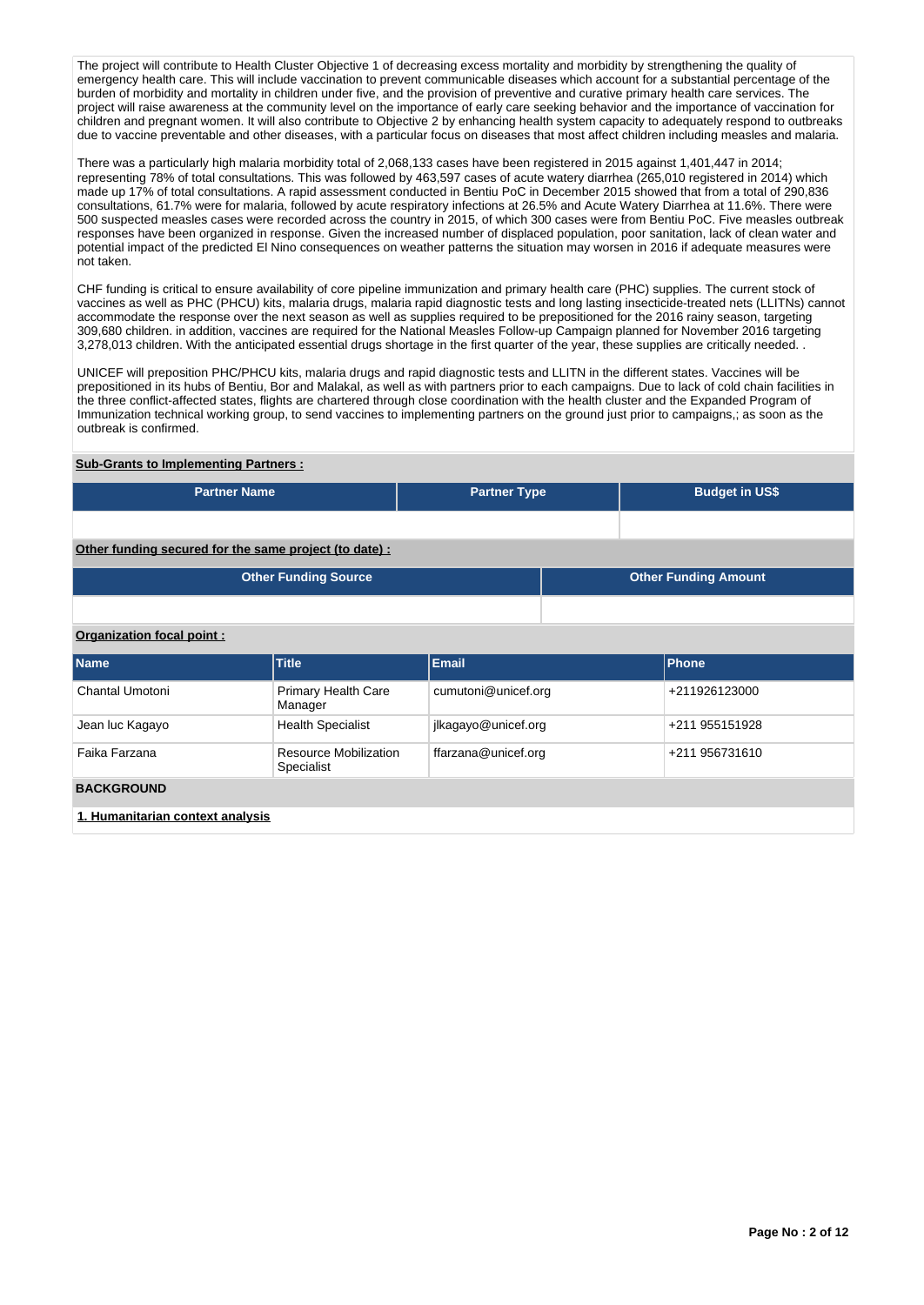Two years since the outbreak of the conflict in South Sudan, violence continues to spread, while the health status of children and women continues to deteriorate. This man-made humanitarian disaster has left more than 1.66 million people internally displaced. The number of people seeking shelter in overcrowded Protection of Civilian (PoC) sites in UN bases has risen to over 185,000, over 647,000 South Sudanese have taken refuge in neighboring countries - Ethiopia, Sudan, Uganda and Kenya, putting additional strain on these countries. In addition, , South Sudan hosts around 265,000 refugees from neighboring countries, mainly Sudan. According to the HRP of South Sudan it is estimated that if the planned second round of provision of essential medicines through the Essential Medicines Fund (EMF),is not replaced by government procured system, the country may face a serious national stock out . with estimated 768,400 people served by 1400 health facilities will not have access to lifesaving essential medicines in the last quarter of the year. The humanitarian pipeline is not designed to replace or cover routine primary health care essential medicines. Even if funding for the essential medicines were to be availed by early June, the procurement delays and mechanism for delivering medicines to facilities would not allow the medicines to be in country by the last quarter of 2015 and this will cause a stock out up to of six months, likely driving an accelerated spread of disease and illness to which health partners will need to respond.

Health service capacity and infrastructure, including immunization services, is weak countrywide, but particularly in the three-conflict affected states. According to the health system data for 2015 in the 7 less-affected states; 77% children had received measles vaccine before one year of age, 69% has received polio vaccine before one year, 57% of children had received Penta 3 before one year, and 58% of women were immunized against tetanus during ante natal consultations. However, , in Greater Upper Nile, only 11% of targeted children have received polio vaccine before one year, 10% Penta 3 before one year, 6% of women were immunized against tetanus 2+ during antenatal consultations .Immunity against vaccine preventable diseases is ensured with a routine immunization coverage of at least 80%. The risk of outbreaks of vaccine preventable disease has been heightened among affected populations with the already poor routine immunization coverage in the country compounded by increasing risk factors such as high population displacement and overcrowding in IDP camps.

The current crisis has resulted in destruction of health facilities, cold chain equipment and the immunization supply chain. This is set against the background of an already fragile health system, compromising the access of quality health services for the affected populations. The under-five mortality rate is estimated at 108 per 1,000 live births. The percentage of women receiving antiretroviral treatment for the prevention of mother to child transmission of HIV is estimated at 18%, children receiving antibiotic for pneumonia at 48% and children suffering for malaria accessing to treatment at 46%, while children with diarrhea receiving ORS is estimated at 39%.

### **2. Needs assessment**

On top of the Initial Rapid Need Assessment (IRNA) and Rapid response mechanism ( RRM) conducted in the area affected by the conflict since early 2014, different sources have been used such as the annualized South Sudan MoH EPI data 2015, Countdown to 2015, Maternal, newborn and child survival, South Sudan Maternal and Child Health ( 2015) Data EPI Coverage Survey (2012); Effective Vaccine Management Assessment/EVMA (2012); Cold Chain Inventory/CCI (July 2013),

## **3. Description Of Beneficiaries**

The current CHF standard allocation round follows some of the geographic priorities as identified by the health cluster. UNICEF will focus on the most affected area such as Jonglei, Upper Nile and Unity States as well as all PoC and IDP sites. Total of 125,000 is targeted ,90% of children 0 to 15 Yrs receiving polio vaccines . Consultations and treatment of major killer diseases among vulnerable people and strengthening of cold chain system at National vaccines store and major health facilities will be prioritized.

#### **4. Grant Request Justification**

The risk of disease outbreaks including vaccine preventable diseases remains high in displaced populations. This project aims to improve access to, and responsiveness of, essential and emergency health care by ensuring timely provision and prepositioning and distribution of primary health care and vaccination supplies. Additionally, in order to prevent malaria transmission among vulnerable populations, UNICEF will procure and distribute mosquito nets to children under-five and pregnant women, but also to ensure that children and women have access to malaria treatment by providing malaria kit to health facilities.

To improve access to quality immunization services for boys and girls under 15 and pregnant women, to prevent outbreaks of vaccine preventable diseases, UNICEF will ensure the provision of safe and potent vaccines and related injection materials. UNICEF is entirely responsible for the procurement, storage, and distribution of all vaccines and injection materials for routine, supplementary, and emergency immunization activities, and establishment and maintenance of the cold chain system across the country through procurement installation, repair, renovation, rehabilitation and maintenance of cold-chain equipment.

Note that the electricity system is non-existent and all the cold chain system relies on electricity generators, the current 100 KVA generator providing electricity to the National cold chain is older than 10 year putting the country cold chain system into risk. The Poor infrastructures in the country oblige the partners to transport vaccines by flight. While in the 7 stable states the rotation agreement with the flight companies is per state, in the 3 state affected by the conflict it is per county, which are 32 sometimes per payam which are 219. Moreover, we are using 20% of the items value to estimate the freight cost from outside the country to Juba, inside from juba to the field we are using 60%.

### **5. Complementarity**

UNICEF will work with implementing partners and UN agencies such as WHO and UNFPA for the better coordination of the implementation to avoid any duplication.

## **LOGICAL FRAMEWORK**

#### **Overall project objective**

This project will contribute to the cluster objective by providing essential drugs, basic Health kit and Cold Chain equipment to implementing partners and health facilities.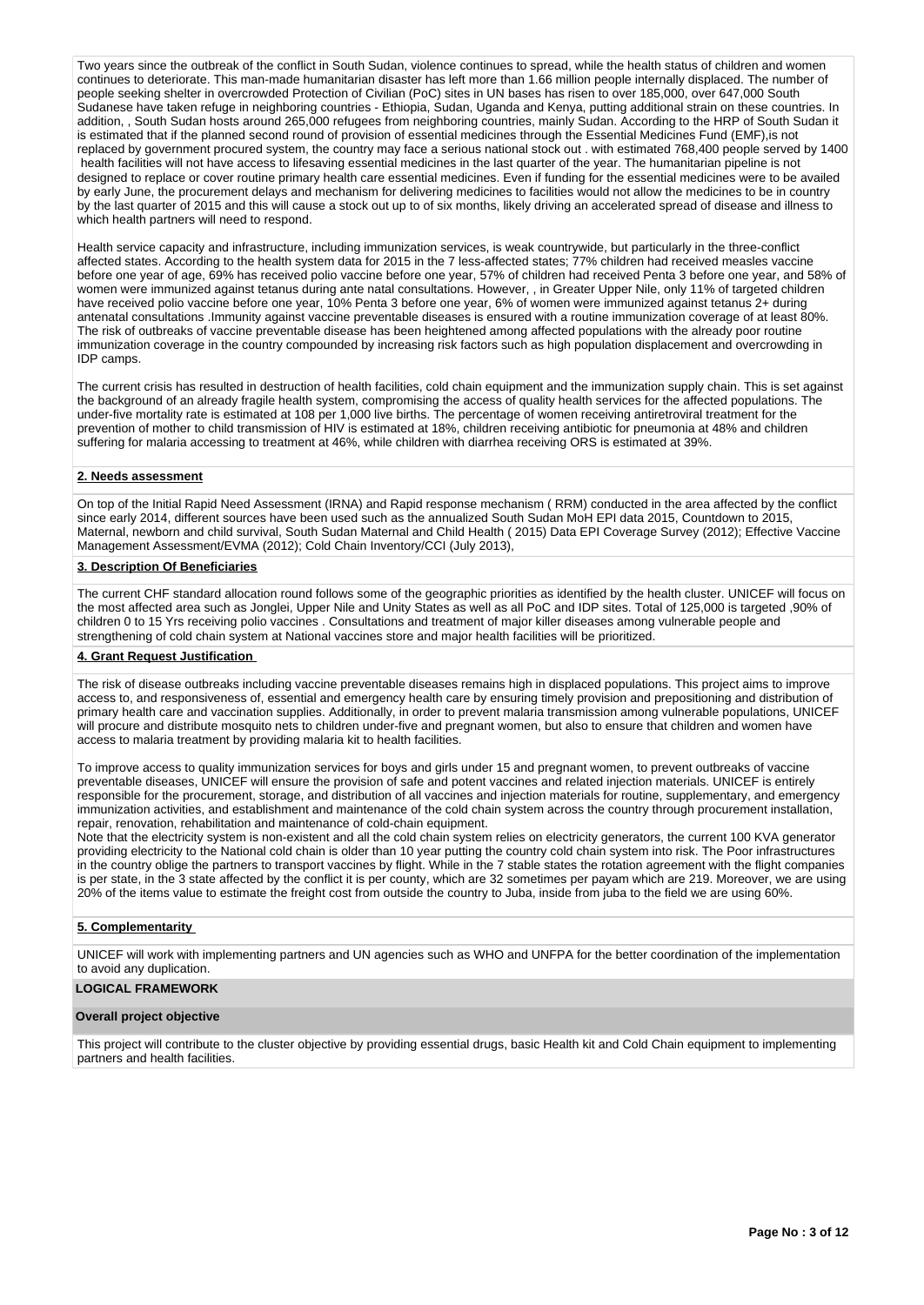| <b>HEALTH</b>                                      |                                                                                                                                                                                                                                                                                                       |                                                                                                                                                                                                                                                                                                 |                                |                                 |      |              |               |  |  |
|----------------------------------------------------|-------------------------------------------------------------------------------------------------------------------------------------------------------------------------------------------------------------------------------------------------------------------------------------------------------|-------------------------------------------------------------------------------------------------------------------------------------------------------------------------------------------------------------------------------------------------------------------------------------------------|--------------------------------|---------------------------------|------|--------------|---------------|--|--|
|                                                    | <b>Cluster objectives</b>                                                                                                                                                                                                                                                                             | <b>Strategic Response Plan (SRP) objectives</b>                                                                                                                                                                                                                                                 |                                | <b>Percentage of activities</b> |      |              |               |  |  |
|                                                    | CO1: Improve access, and scale-up<br>responsiveness to, essential emergency<br>health care, including addressing the major<br>causes of mortality among U5C (malaria,<br>diarrhea and Pneumonia), emergency<br>obstetric care and neonate services in<br>conflict affected and vulnerable populations | HRP 2016 SO1: Save lives and alleviate<br>suffering through safe access to services and<br>resources with dignity                                                                                                                                                                               |                                |                                 |      |              | 40            |  |  |
|                                                    | CO2: Prevent, detect and respond to<br>epidemic prone disease outbreaks in conflict<br>affected and vulnerable populations                                                                                                                                                                            | HRP 2016 SO1: Save lives and alleviate<br>60<br>suffering through safe access to services and<br>resources with dignity                                                                                                                                                                         |                                |                                 |      |              |               |  |  |
| <b>Outcome 1</b>                                   | kit and Cold Chain equipment to implementing partners and health facilities.                                                                                                                                                                                                                          | Contribution to Cluster/Sector Objectives : This project will contribute to the cluster objective by providing essential drugs, Health basic                                                                                                                                                    |                                |                                 |      |              |               |  |  |
|                                                    |                                                                                                                                                                                                                                                                                                       | To mitigate essential medicines and supplies stock out through the timely provision of core health pipeline supplies                                                                                                                                                                            |                                |                                 |      |              |               |  |  |
| Output 1.1                                         |                                                                                                                                                                                                                                                                                                       |                                                                                                                                                                                                                                                                                                 |                                |                                 |      |              |               |  |  |
| Description                                        |                                                                                                                                                                                                                                                                                                       |                                                                                                                                                                                                                                                                                                 |                                |                                 |      |              |               |  |  |
|                                                    |                                                                                                                                                                                                                                                                                                       | Address shortage of essential medicines and supplies including Reproductive health commodities and Cold chain Equipment's.                                                                                                                                                                      |                                |                                 |      |              |               |  |  |
| <b>Assumptions &amp; Risks</b>                     |                                                                                                                                                                                                                                                                                                       |                                                                                                                                                                                                                                                                                                 |                                |                                 |      |              |               |  |  |
|                                                    |                                                                                                                                                                                                                                                                                                       |                                                                                                                                                                                                                                                                                                 |                                |                                 |      |              |               |  |  |
| <b>Activities</b>                                  |                                                                                                                                                                                                                                                                                                       |                                                                                                                                                                                                                                                                                                 |                                |                                 |      |              |               |  |  |
| Activity 1.1.1                                     |                                                                                                                                                                                                                                                                                                       |                                                                                                                                                                                                                                                                                                 |                                |                                 |      |              |               |  |  |
|                                                    | Link, IMC, AHA, WR, RC, UNIDO, CARE, IMA)                                                                                                                                                                                                                                                             | Procurement and distribution of Assorted medical supplies for PHCC and PHCU to implementing partners (MoH, MAGNA, COSV, Health                                                                                                                                                                  |                                |                                 |      |              |               |  |  |
| Activity 1.1.2                                     |                                                                                                                                                                                                                                                                                                       |                                                                                                                                                                                                                                                                                                 |                                |                                 |      |              |               |  |  |
|                                                    | Purchase and distribution of Polio vaccines to implementing partners                                                                                                                                                                                                                                  |                                                                                                                                                                                                                                                                                                 |                                |                                 |      |              |               |  |  |
| <b>Indicators</b>                                  |                                                                                                                                                                                                                                                                                                       |                                                                                                                                                                                                                                                                                                 |                                |                                 |      |              |               |  |  |
|                                                    |                                                                                                                                                                                                                                                                                                       |                                                                                                                                                                                                                                                                                                 | <b>End cycle beneficiaries</b> |                                 |      |              | <b>End</b>    |  |  |
|                                                    |                                                                                                                                                                                                                                                                                                       |                                                                                                                                                                                                                                                                                                 |                                |                                 |      |              | cycle         |  |  |
| Code                                               | <b>Cluster</b>                                                                                                                                                                                                                                                                                        | <b>Indicator</b>                                                                                                                                                                                                                                                                                | <b>Men</b>                     | <b>Women</b>                    | Boys | <b>Girls</b> | <b>Target</b> |  |  |
| Indicator 1.1.1                                    | <b>HEALTH</b>                                                                                                                                                                                                                                                                                         | Core Pipeline # of implementing partners<br>receiving supplies from the pipeline                                                                                                                                                                                                                |                                |                                 |      |              | 11            |  |  |
| Activities report<br>Waybill of supplies delivered | Means of Verification : Purchase orders in Vision                                                                                                                                                                                                                                                     |                                                                                                                                                                                                                                                                                                 |                                |                                 |      |              |               |  |  |
| Indicator 1.1.2   HEALTH                           |                                                                                                                                                                                                                                                                                                       | Core Pipeline # of kits distributed                                                                                                                                                                                                                                                             |                                |                                 |      |              | 60            |  |  |
| Goods receipts<br>Waybills of items delivered      | <b>Means of Verification:</b> Sales and purchase orders in the vision<br>Certificate of the goods receptions by implementing Partners                                                                                                                                                                 |                                                                                                                                                                                                                                                                                                 |                                |                                 |      |              |               |  |  |
| Output 1.2                                         |                                                                                                                                                                                                                                                                                                       |                                                                                                                                                                                                                                                                                                 |                                |                                 |      |              |               |  |  |
| Description                                        |                                                                                                                                                                                                                                                                                                       |                                                                                                                                                                                                                                                                                                 |                                |                                 |      |              |               |  |  |
|                                                    |                                                                                                                                                                                                                                                                                                       | Contribute to malaria prevention and treatment among vulnerable people through the provision of preventative and curative supplies .By<br>providing Mosquito net to implementing partners for distribution, direct distribution to beneficiaries, social mobilization, malaria kit              |                                |                                 |      |              |               |  |  |
| distribution to health facilities                  |                                                                                                                                                                                                                                                                                                       |                                                                                                                                                                                                                                                                                                 |                                |                                 |      |              |               |  |  |
| <b>Assumptions &amp; Risks</b>                     |                                                                                                                                                                                                                                                                                                       | Deterioration of security entailing evacuation of UNICEF staff in charge of primary health care and implementing partners. Charter flights not<br>allowed to fly to specific locations of the three conflict affected states. UNICEF has recently brought on board an additional charter flight |                                |                                 |      |              |               |  |  |
|                                                    | company to improve the transport of vaccines to hard to reach areas.                                                                                                                                                                                                                                  |                                                                                                                                                                                                                                                                                                 |                                |                                 |      |              |               |  |  |
| <b>Activities</b>                                  |                                                                                                                                                                                                                                                                                                       |                                                                                                                                                                                                                                                                                                 |                                |                                 |      |              |               |  |  |
| Activity 1.2.1                                     |                                                                                                                                                                                                                                                                                                       |                                                                                                                                                                                                                                                                                                 |                                |                                 |      |              |               |  |  |
| Purchase of mosquito net                           |                                                                                                                                                                                                                                                                                                       |                                                                                                                                                                                                                                                                                                 |                                |                                 |      |              |               |  |  |
| <b>Activity 1.2.2</b>                              |                                                                                                                                                                                                                                                                                                       |                                                                                                                                                                                                                                                                                                 |                                |                                 |      |              |               |  |  |
|                                                    | Purchase of Assorted medical supplies for PHCC and PHCU                                                                                                                                                                                                                                               |                                                                                                                                                                                                                                                                                                 |                                |                                 |      |              |               |  |  |
| Activity 1.2.3                                     |                                                                                                                                                                                                                                                                                                       |                                                                                                                                                                                                                                                                                                 |                                |                                 |      |              |               |  |  |
| Activity 1.2.4                                     |                                                                                                                                                                                                                                                                                                       | Conduct Rapid response mechanism mission in the remote area for health services delivery                                                                                                                                                                                                        |                                |                                 |      |              |               |  |  |
|                                                    |                                                                                                                                                                                                                                                                                                       | Immunize children from 0 to 15 years old against polio and measles in the conflict affected area                                                                                                                                                                                                |                                |                                 |      |              |               |  |  |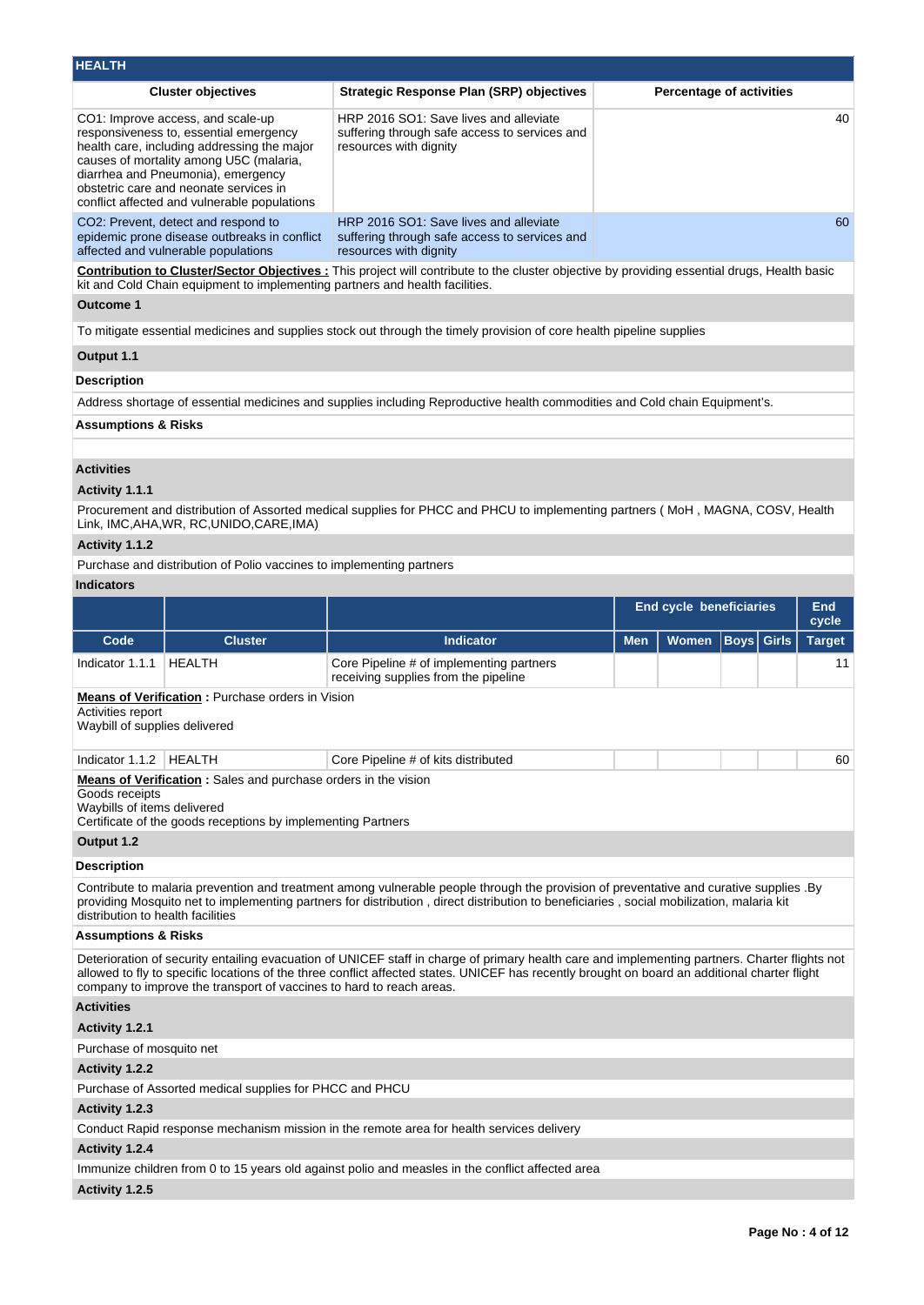Distribution of mosquito net to beneficiaries or to implementing partners

# **Activity 1.2.6**

# Distribution of Assorted medical supplies for PHCC and PHCU to implementing partners and health facilities

# **Indicators**

| iliuluatui a                           |                                                                                 |                                                                                                         | <b>End cycle beneficiaries</b> |                         |  |                   | End<br>cycle        |
|----------------------------------------|---------------------------------------------------------------------------------|---------------------------------------------------------------------------------------------------------|--------------------------------|-------------------------|--|-------------------|---------------------|
| Code                                   | <b>Cluster</b>                                                                  | <b>Indicator</b>                                                                                        | <b>Men</b>                     | <b>Women</b>            |  | <b>Boys</b> Girls | <b>Target</b>       |
| Indicator 1.2.1                        | <b>HEALTH</b>                                                                   | Core Pipeline # of implementing partners<br>receiving supplies from the pipeline                        |                                |                         |  |                   | 11                  |
|                                        | <b>Means of Verification:</b> Release order in Vision,                          |                                                                                                         |                                |                         |  |                   |                     |
| Waybill for items delivered            | Sales and purchase order raised in vision,<br>Cold chain technician trip report |                                                                                                         |                                |                         |  |                   |                     |
| Indicator 1.2.2                        | HEALTH                                                                          | Core Pipeline # of kits distributed                                                                     |                                |                         |  |                   | 40                  |
| <b>Means of Verification:</b>          |                                                                                 |                                                                                                         |                                |                         |  |                   |                     |
| Indicator 1.2.3                        | HEALTH                                                                          | Number of rapid response mechanism conducted<br>in the conflict affected area                           |                                |                         |  |                   | 12                  |
|                                        |                                                                                 | <b>Means of Verification</b> : UNHAS flight manifest, activities report, interview of beneficiaries     |                                |                         |  |                   |                     |
| Indicator 1.2.4                        | <b>HEALTH</b>                                                                   | Number of mosquito net distributed to<br>implementing partners and vulnerable people                    |                                |                         |  |                   | 10,000              |
|                                        |                                                                                 | <b>Means of Verification:</b> Distribution report, supervision, UNHAS cargo manifest                    |                                |                         |  |                   |                     |
| Indicator 1.2.5                        | <b>HEALTH</b>                                                                   | Number of children of 0-15Yrs receiving polio<br>vaccines                                               |                                |                         |  |                   | 50,000              |
|                                        |                                                                                 | <b>Means of Verification</b> : Activities reports, field supervision, vaccinations cards                |                                |                         |  |                   |                     |
| <b>Outcome 2</b>                       |                                                                                 |                                                                                                         |                                |                         |  |                   |                     |
|                                        | Strengthen the cold chain system at national level and most affected areas      |                                                                                                         |                                |                         |  |                   |                     |
| Output 2.1                             |                                                                                 |                                                                                                         |                                |                         |  |                   |                     |
| <b>Description</b>                     |                                                                                 |                                                                                                         |                                |                         |  |                   |                     |
|                                        | The cold chain system is reestablished in the conflict affected area            |                                                                                                         |                                |                         |  |                   |                     |
| <b>Assumptions &amp; Risks</b>         |                                                                                 |                                                                                                         |                                |                         |  |                   |                     |
|                                        |                                                                                 |                                                                                                         |                                |                         |  |                   |                     |
| <b>Activities</b>                      |                                                                                 |                                                                                                         |                                |                         |  |                   |                     |
| Activity 2.1.1                         |                                                                                 |                                                                                                         |                                |                         |  |                   |                     |
|                                        | Purchase of the cold chain equipment                                            |                                                                                                         |                                |                         |  |                   |                     |
| Activity 2.1.2                         |                                                                                 |                                                                                                         |                                |                         |  |                   |                     |
|                                        | Purchase of electricity power generator for cold chain                          |                                                                                                         |                                |                         |  |                   |                     |
| Activity 2.1.3                         |                                                                                 |                                                                                                         |                                |                         |  |                   |                     |
|                                        | replacement of the electricity generators at cold chain where needed            |                                                                                                         |                                |                         |  |                   |                     |
| Activity 2.1.4                         |                                                                                 |                                                                                                         |                                |                         |  |                   |                     |
|                                        | Installation of Cold chain equipment where needed                               |                                                                                                         |                                |                         |  |                   |                     |
| <b>Indicators</b>                      |                                                                                 |                                                                                                         |                                |                         |  |                   |                     |
|                                        |                                                                                 |                                                                                                         |                                | End cycle beneficiaries |  |                   | <b>End</b><br>cycle |
| Code                                   | <b>Cluster</b>                                                                  | <b>Indicator</b>                                                                                        | <b>Men</b>                     | Women                   |  | <b>Boys</b> Girls | <b>Target</b>       |
| Indicator 2.1.1                        | <b>HEALTH</b>                                                                   | Frontline # of facilities with functioning Cold chain<br>in conflict states                             |                                |                         |  |                   | 15                  |
|                                        |                                                                                 | <b>Means of Verification</b> : Activities reports, field visit supervision, interview of beneficiaries. |                                |                         |  |                   |                     |
| Indicator 2.1.2                        | <b>HEALTH</b>                                                                   | Number of cold chain provided with new electricity<br>power generator                                   |                                |                         |  |                   | 3                   |
|                                        |                                                                                 | <b>Means of Verification:</b> Purchase requisition in vision, waybil, field visit supervision           |                                |                         |  |                   |                     |
| <b>Additional Targets:</b>             |                                                                                 |                                                                                                         |                                |                         |  |                   |                     |
| <b>M&amp;R</b>                         |                                                                                 |                                                                                                         |                                |                         |  |                   |                     |
| <b>Monitoring &amp; Reporting plan</b> |                                                                                 |                                                                                                         |                                |                         |  |                   |                     |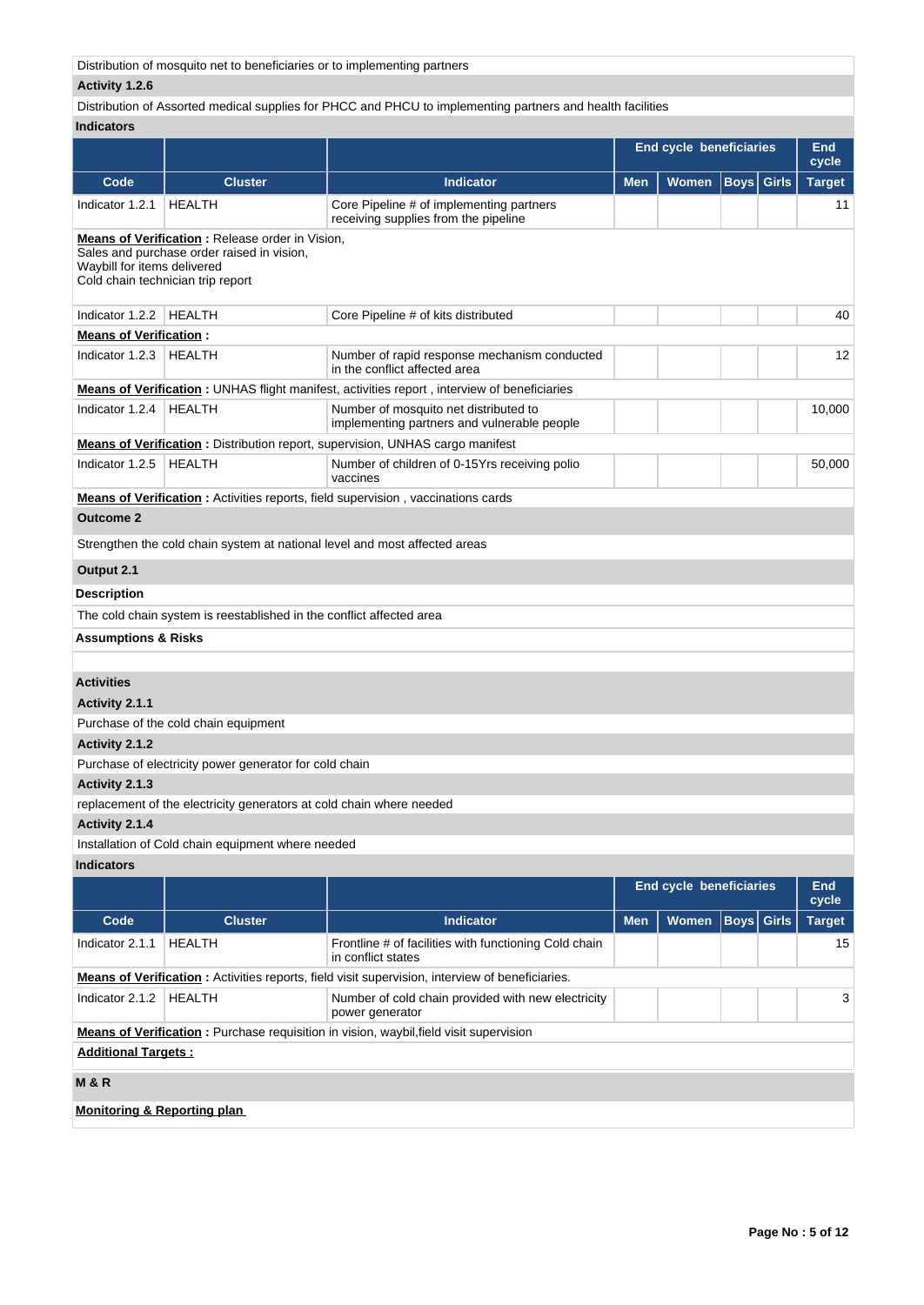The UNICEF Office structure has been significantly strengthened since Jan 2014 with -the current staffing stands at 285 with more than 50% based in the field. In the first months of the crisis, the office had expanded its capacity through surge staff from various UNICEF offices as well as through standby partners. The field presence has been strengthened in the field offices of Malakal, Bor, and Bentiu with the field hub offices (wajok, Aweil, Rumbek, Yambio and Torit) reporting to the field offices.

UNICEF is responsible for ensuring regular monitoring and evaluation of this project, with a view to ensuring efficient utilization of resources. The reports received from partners will be analyzed by UNICEF, and emerging issues feed into the internal and cluster reporting systems. The information is also used to improve the subsequent planning of service delivery. Staff based in the field provide on-going monitoring of activities through regular interactions with implementing partners and local Government entities (as applicable). There is regular communication between the staff based in the field and Juba to ensure that any issues being faced are resolved as soon as possible. Regular discussions on achievements, opportunities and challenges in sector activity implementation are held within various fora, such as the Emergency Coordination Management Team (ECMT) as well as the HQ level EMT committee, which provide direction and guidance for timely, effective and coordinated implementation of UNICEF's EPR activities in the country, within the framework of the Core Commitment for Children in Humanitarian Action.

During cluster meetings, UNICEF and partners look at the expectations of each other's role, how to improve co-ordination and how to identify and manage risks relating to cluster coordination (and pipeline management), also in terms of activities implemented.

#### **Workplan**

| Activitydescription                                                                                                                                     | Year | 2 | 3        |              |                         |     |                          |              |              |              |                         | $ 12\rangle$ |
|---------------------------------------------------------------------------------------------------------------------------------------------------------|------|---|----------|--------------|-------------------------|-----|--------------------------|--------------|--------------|--------------|-------------------------|--------------|
| Activity 1.1.1: Procurement and distribution of Assorted medical supplies for PHCC<br>and PHCU to implementing partners (MoH, MAGNA, COSV, Health Link, | 2016 |   |          | $X$ $X$ $X$  |                         |     |                          |              |              |              |                         |              |
| IMC, AHA, WR, RC, UNIDO, CARE, IMA)                                                                                                                     | 2017 |   |          |              |                         |     |                          |              |              |              |                         |              |
| Activity 1.1.2: Purchase and distribution of Polio vaccines to implementing partners                                                                    | 2016 |   | X        | $\mathsf{X}$ | X                       |     |                          |              |              |              |                         |              |
|                                                                                                                                                         | 2017 |   |          |              |                         |     |                          |              |              |              |                         |              |
| Activity 1.2.1: Purchase of mosquito net                                                                                                                | 2016 |   | X.       | X            | İΧ                      |     |                          |              |              |              |                         |              |
|                                                                                                                                                         | 2017 |   |          |              |                         |     |                          |              |              |              |                         |              |
| Activity 1.2.2: Purchase of Assorted medical supplies for PHCC and PHCU                                                                                 | 2016 |   | $\times$ | $\mathsf{X}$ | X                       |     |                          |              |              |              |                         |              |
|                                                                                                                                                         | 2017 |   |          |              |                         |     |                          |              |              |              |                         |              |
| Activity 1.2.3: Conduct Rapid response mechanism mission in the remote area for<br>health services delivery                                             | 2016 |   | $\times$ | $\times$     | <b>X</b>                |     | $x \mid x \mid x \mid x$ |              |              | IX.          | $\mathsf{X}$            |              |
|                                                                                                                                                         | 2017 |   |          |              |                         |     |                          |              |              |              |                         |              |
| Activity 1.2.4: Immunize children from 0 to 15 years old against polio and measles<br>in the conflict affected area                                     | 2016 |   | X.       | $\mathsf{X}$ | X.                      |     | $X$ $X$ $X$ $X$          |              |              | IX.          | $\mathsf{X}$            |              |
|                                                                                                                                                         | 2017 |   |          |              |                         |     |                          |              |              |              |                         |              |
| Activity 1.2.5: Distribution of mosquito net to beneficiaries or to implementing                                                                        | 2016 |   |          |              | X                       | X   | X.                       | $\mathsf{X}$ | $\mathsf{X}$ | X.           | $\mathsf{X}$            |              |
| partners                                                                                                                                                | 2017 |   |          |              |                         |     |                          |              |              |              |                         |              |
| Activity 1.2.6: Distribution of Assorted medical supplies for PHCC and PHCU to<br>implementing partners and health facilities                           | 2016 |   |          |              | X                       | ΙX. | $X$ $X$ $X$              |              |              | IX.          | $\mathsf{X}$            |              |
|                                                                                                                                                         | 2017 |   |          |              |                         |     |                          |              |              |              |                         |              |
| Activity 2.1.1: Purchase of the cold chain equipment                                                                                                    | 2016 |   | $\times$ | $\mathsf{X}$ | $\overline{\mathsf{x}}$ |     |                          |              |              |              |                         |              |
|                                                                                                                                                         | 2017 |   |          |              |                         |     |                          |              |              |              |                         |              |
| Activity 2.1.2: Purchase of electricity power generator for cold chain                                                                                  | 2016 |   | X.       | $\mathsf{X}$ | $\times$                |     |                          |              |              |              |                         |              |
|                                                                                                                                                         | 2017 |   |          |              |                         |     |                          |              |              |              |                         |              |
| Activity 2.1.3: replacement of the electricity generators at cold chain where needed                                                                    | 2016 |   |          |              |                         | X   | <sup>X</sup>             | X.           | $\times$     | $\mathsf{X}$ | $\mathsf{X}$            |              |
|                                                                                                                                                         | 2017 |   |          |              |                         |     |                          |              |              |              |                         |              |
| Activity 2.1.4: Installation of Cold chain equipment where needed                                                                                       | 2016 |   |          |              |                         | X.  | X                        | X            | X            | <b>X</b>     | $\overline{\mathsf{x}}$ |              |
|                                                                                                                                                         | 2017 |   |          |              |                         |     |                          |              |              |              |                         |              |
| <b>OTHER INFO</b>                                                                                                                                       |      |   |          |              |                         |     |                          |              |              |              |                         |              |

# **Accountability to Affected Populations**

Unicef will always ensure that beneficiaries are involved in the need identification and actively participate in the project implementation

### **Implementation Plan**

This project will be implemented during the next 12 months of 2016, as soon as the money will be transferred to UNICEF account the purchase order will be raised for items purchase. The Rapid response mechanism strategy will be the key strategy to deliver services to the remote location upon security situation.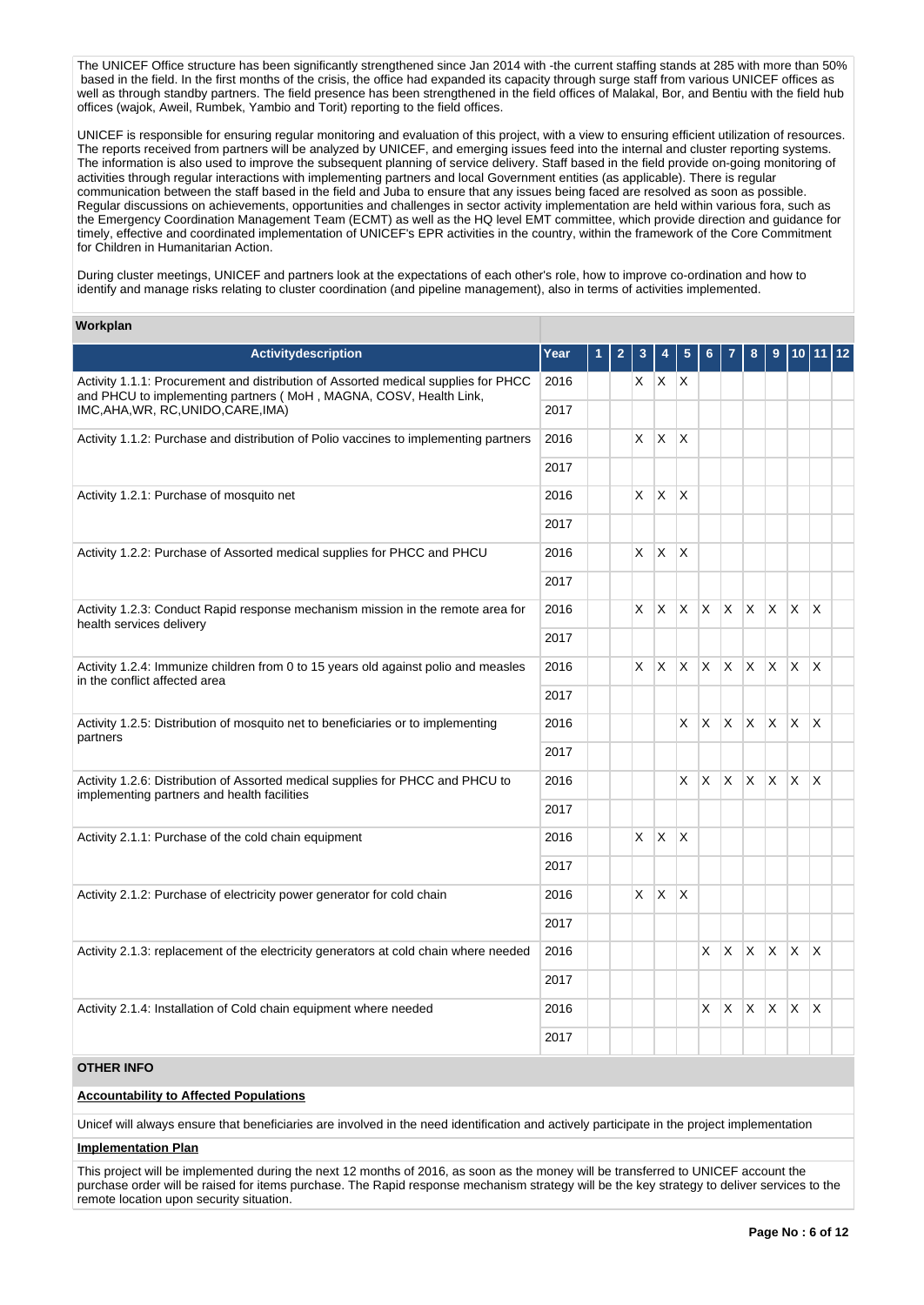## **Coordination with other Organizations in project area**

**Name of the organization Areas/activities of collaboration and rationale** 

**Environment Marker Of The Project**

### **Gender Marker Of The Project**

2a-The project is designed to contribute significantly to gender equality

## **Justify Chosen Gender Marker Code**

All UNICEF supported programme are designed to reach boys and girls who are most at risk by aligning programme strategies against internationally and nationally agreed minimum standards and by adopting explicit age and gender sensitive strategies.

The total population of boys, girls and women at need were determined based on the various surveys and assessments conducted across the country. Accordingly, the programs were designed according to the needs of both boys, girls and women disaggregating results by age and sex and incorporating beneficiary feedback into regular programme reviews. The setup of these programme consider the need of under five children (boys and girls), pregnant women and lactating mothers through end user monitoring and feedback. In order to protect the mothers who bring their children to the health facilities for treatment, UNICEF works also to ensure services are brought closer to the communities either through Rapid Response Mechanism or Direct Implementing partners and provided to all as well.

## **Protection Mainstreaming**

#### **Country Specific Information**

**Safety and Security** 

**Access**

# **BUDGET**

| <b>Code</b> | <b>Budget Line Description</b>                                                                                                                                                                                               |   | D / S Quantity Unit | cost              | <b>Duration</b><br><b>Recurran</b><br><b>ce</b> | $\frac{9}{6}$<br>charged<br>to CHF | <b>Total Cost</b> |
|-------------|------------------------------------------------------------------------------------------------------------------------------------------------------------------------------------------------------------------------------|---|---------------------|-------------------|-------------------------------------------------|------------------------------------|-------------------|
|             | <b>Staff and Other Personnel Costs</b>                                                                                                                                                                                       |   |                     |                   |                                                 |                                    |                   |
| 1.1         | Health Specialist/RRM P2                                                                                                                                                                                                     | D | 1                   | 16,00<br>0.00     | 12                                              | 25.00                              | 48,000.00         |
|             | Global health technical support to RRM in hard to reach location, regular health need assessment, and support to implanting<br>partners                                                                                      |   |                     |                   |                                                 |                                    |                   |
| 1.2         | National Health Officers RRM                                                                                                                                                                                                 | D | 4 <sup>1</sup>      | 6,839<br>.00      | 12                                              | 10.00                              | 32,827.20         |
|             | Global health technical support to RRM in hard to reach location, regular health need assessment, support to implementing<br>partners                                                                                        |   |                     |                   |                                                 |                                    |                   |
|             | <b>Section Total</b>                                                                                                                                                                                                         |   |                     |                   |                                                 |                                    | 80,827.20         |
|             | <b>Supplies, Commodities, Materials</b>                                                                                                                                                                                      |   |                     |                   |                                                 |                                    |                   |
| 2.1         | Assorted medical supplies for PHCC                                                                                                                                                                                           | D | 10 <sup>1</sup>     | 2,369<br>.00      | 1                                               | 100.00                             | 23,690.00         |
|             | The kit is designed to meet the initial primary health care needs of a population (10.000 persons for 3 months), or a displaced<br>population without medical facilities.                                                    |   |                     |                   |                                                 |                                    |                   |
| 2.2         | Assorted emergency drugs for PHCU                                                                                                                                                                                            | D | 40 <sup>1</sup>     | 392.0<br>$\Omega$ | $\mathbf{1}$                                    | 100.00                             | 15,680.00         |
|             | Kit, basic unit, contains essential medicines and medical devices (consumables and equipment) for a population of 1000 persons<br>for a period of three (3) months                                                           |   |                     |                   |                                                 |                                    |                   |
| 2.3         | <b>Malaria Kit</b>                                                                                                                                                                                                           | D | 20 <sup>1</sup>     | 906.0<br>$\Omega$ | 1                                               | 100.00                             | 18,120.00         |
|             | Basic unit, malaria contains anti-malarial medicines for the treatment of uncomplicated malaria (none of which can be injected)<br>and rapid diagnostic test kit for a population of 1,000 persons for a period of 3 months. |   |                     |                   |                                                 |                                    |                   |
| 2.4         | <b>Clean Delivery Kits</b>                                                                                                                                                                                                   | D | 100                 | 281.0<br>0        | $\mathbf{1}$                                    | 100.00                             | 28,100.00         |
|             | The kit is designed to perform an average of 50 normal deliveries. The kit is intended for use by trained personnel, such as<br>midwives, physicians and nurses with midwifery skills and resuscitation skills.              |   |                     |                   |                                                 |                                    |                   |
| 2.5         | LLIN, 110-150d, w/b/g, 180x160x150cm LxWxH                                                                                                                                                                                   | D | 10384               | 3.15              | $\mathbf{1}$                                    | 100.00                             | 32,709.60         |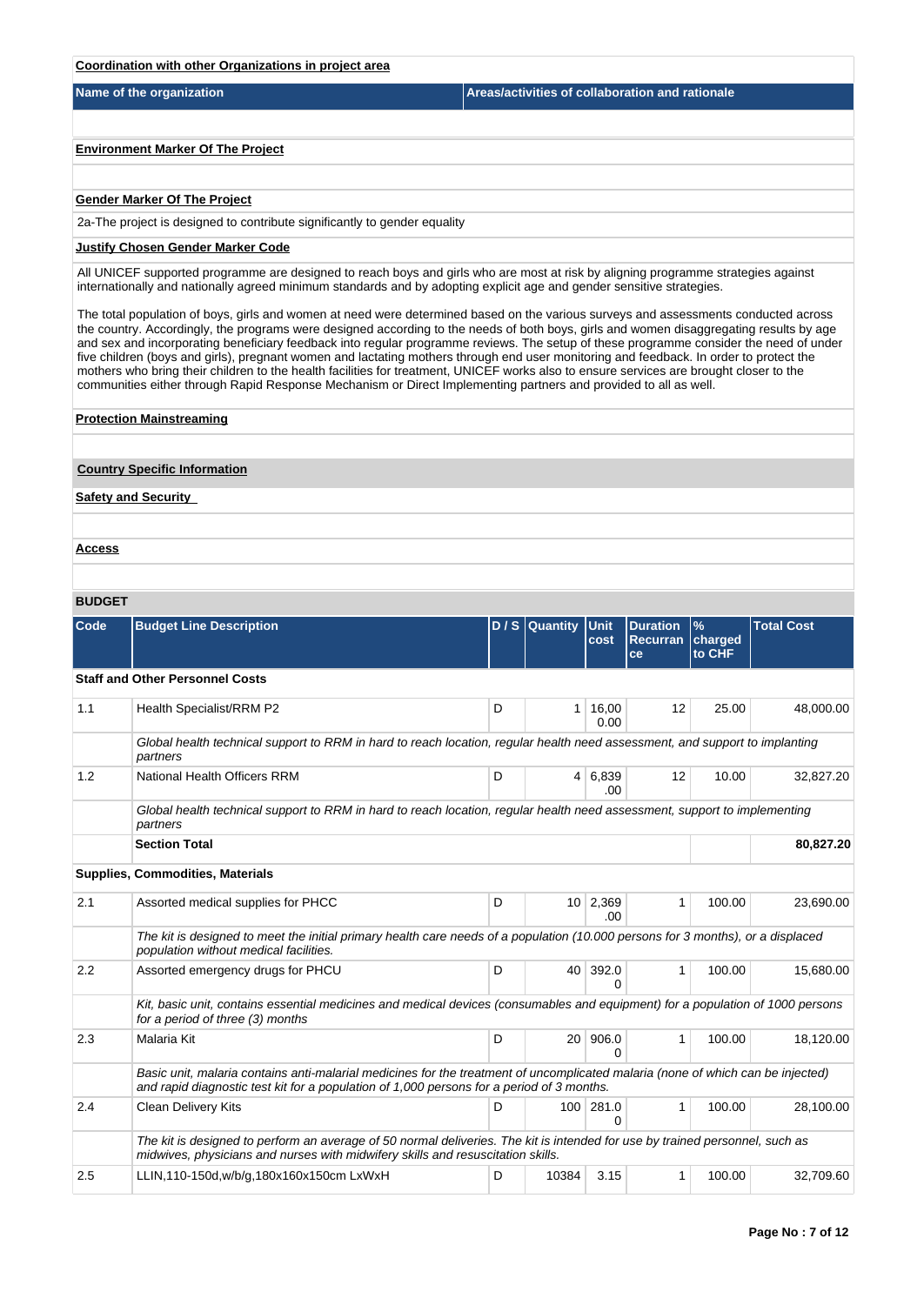|                  | Rectangular mosquito net (bed net), polyethylene 110-150 DENIER, treated with WHOPES recommended insecticide, color<br>white/blue/green, dimensions 180 x 160 x 150cm (length x width x height |   |                 |                   |              |        |            |
|------------------|------------------------------------------------------------------------------------------------------------------------------------------------------------------------------------------------|---|-----------------|-------------------|--------------|--------|------------|
| 2.6              | Cotton wool                                                                                                                                                                                    | D | 500             | 2.30              | 1            | 98.00  | 1.127.00   |
|                  | Cotton wool to clean the injection site                                                                                                                                                        |   |                 |                   |              |        |            |
| 2.7              | bOPV, bivalent type 1+3, vial of 20 doses                                                                                                                                                      | D | 41000           | 2.80              | 1            | 100.00 | 114,800.00 |
|                  | Polio vaccines for children from 0 t0 15 yrs in the Jonglei, Unity and Upper nile                                                                                                              |   |                 |                   |              |        |            |
| 2.8              | Freight                                                                                                                                                                                        | D | 1 <sup>1</sup>  | 113,6<br>69.00    | 1            | 64.60  | 73,430.17  |
|                  | The calculation of the freight is estimated at 62% of the items cost                                                                                                                           |   |                 |                   |              |        |            |
|                  | <b>Section Total</b>                                                                                                                                                                           |   |                 |                   |              |        | 307,656.77 |
| <b>Equipment</b> |                                                                                                                                                                                                |   |                 |                   |              |        |            |
| 3.1              | Vaccines carriers                                                                                                                                                                              | D |                 | 1000 18.40        | 1            | 20.00  | 3,680.00   |
|                  | Vaccine carrier, vaccine storage capacity 2.6 liters. Cold life 32 hours, to support the vaccination activities in the hard to reach<br>areas                                                  |   |                 |                   |              |        |            |
| 3.2              | Dulas VC200-110 SDD Ref Hot                                                                                                                                                                    | D |                 | 30   4,859<br>.00 | 1            | 11.00  | 16,034.70  |
|                  | Solar fridge for cold chain rehabilitation in the vandalized Health Facilities                                                                                                                 |   |                 |                   |              |        |            |
| 3.3              | Solar refrig-freezer,<30L,5.5Kw/24hrs                                                                                                                                                          | D |                 | 30   3,040<br>.00 | 1            | 10.00  | 9,120.00   |
|                  | Solar freezes for cold chain rehabilitations in the area affected by the conflict                                                                                                              |   |                 |                   |              |        |            |
| 3.4              | Cold Boxes                                                                                                                                                                                     | D | 100             | 140.3<br>0        | $\mathbf{1}$ | 15.00  | 2,104.50   |
|                  | Equipment for passive cold chain to support immunizations activities in the remote area                                                                                                        |   |                 |                   |              |        |            |
| 3.5              | Ice packs                                                                                                                                                                                      | D | 50000           | 0.63              | 1            | 13.00  | 4,095.00   |
|                  | To ensure cold chain during transport and immunization activities in the field                                                                                                                 |   |                 |                   |              |        |            |
| 3.6              | Generator set, diesel, water cool, 100kVA                                                                                                                                                      | D | 1 <sup>1</sup>  | 30,00<br>0.00     | 1            | 100.00 | 30,000.00  |
|                  | Diesel driven generator set, water cooled and skid mounted, capable of delivering up to 40kVA at 1500rpm (Replacement of the<br>Generator of the national Cold chain)                          |   |                 |                   |              |        |            |
| 3.7              | Freight                                                                                                                                                                                        | D | 1 <sup>1</sup>  | 22,01<br>4.00     | $\mathbf{1}$ | 100.00 | 22,014.00  |
|                  | 60 % of the Items cost value (Generator 100 KVA will be purchased locally)                                                                                                                     |   |                 |                   |              |        |            |
|                  | <b>Section Total</b>                                                                                                                                                                           |   |                 |                   |              |        | 87,048.20  |
|                  | <b>Contractual Services</b>                                                                                                                                                                    |   |                 |                   |              |        |            |
| 4.1              | Solar fridge installation                                                                                                                                                                      | D | 30 <sup>1</sup> | 500.0<br>0        | 1            | 100.00 | 15,000.00  |
|                  | Installation of procured Solar fridges in the areas affected by the conflict                                                                                                                   |   |                 |                   |              |        |            |
| 4.2              | Installation of Solar refrig-freezer,<30L,5.5Kw/24hrs                                                                                                                                          | D | 30              | 500.0<br>0        | 1            | 100.00 | 15,000.00  |
|                  | Replacement of the looted freezes in the areas affected by the conflict                                                                                                                        |   |                 |                   |              |        |            |
|                  | <b>Section Total</b>                                                                                                                                                                           |   |                 |                   |              |        | 30,000.00  |
| <b>Travel</b>    |                                                                                                                                                                                                |   |                 |                   |              |        |            |
| 5.1              | Program evaluation and monitoring                                                                                                                                                              | D | 2 <sup>1</sup>  | 400.0<br>0        | 10           | 100.00 | 8,000.00   |
|                  | 2 trip to the field per month for supervision and technical support to partners                                                                                                                |   |                 |                   |              |        |            |
| 5.2              | RRM to hard to reach area                                                                                                                                                                      | D | 5 <sup>1</sup>  | 400.0<br>0        | 10           | 100.00 | 20,000.00  |
|                  | Rapid response Mechanism to bring services closer to isolated beneficiaries in the areas affected by the conflict                                                                              |   |                 |                   |              |        |            |
|                  | <b>Section Total</b>                                                                                                                                                                           |   |                 |                   |              |        | 28,000.00  |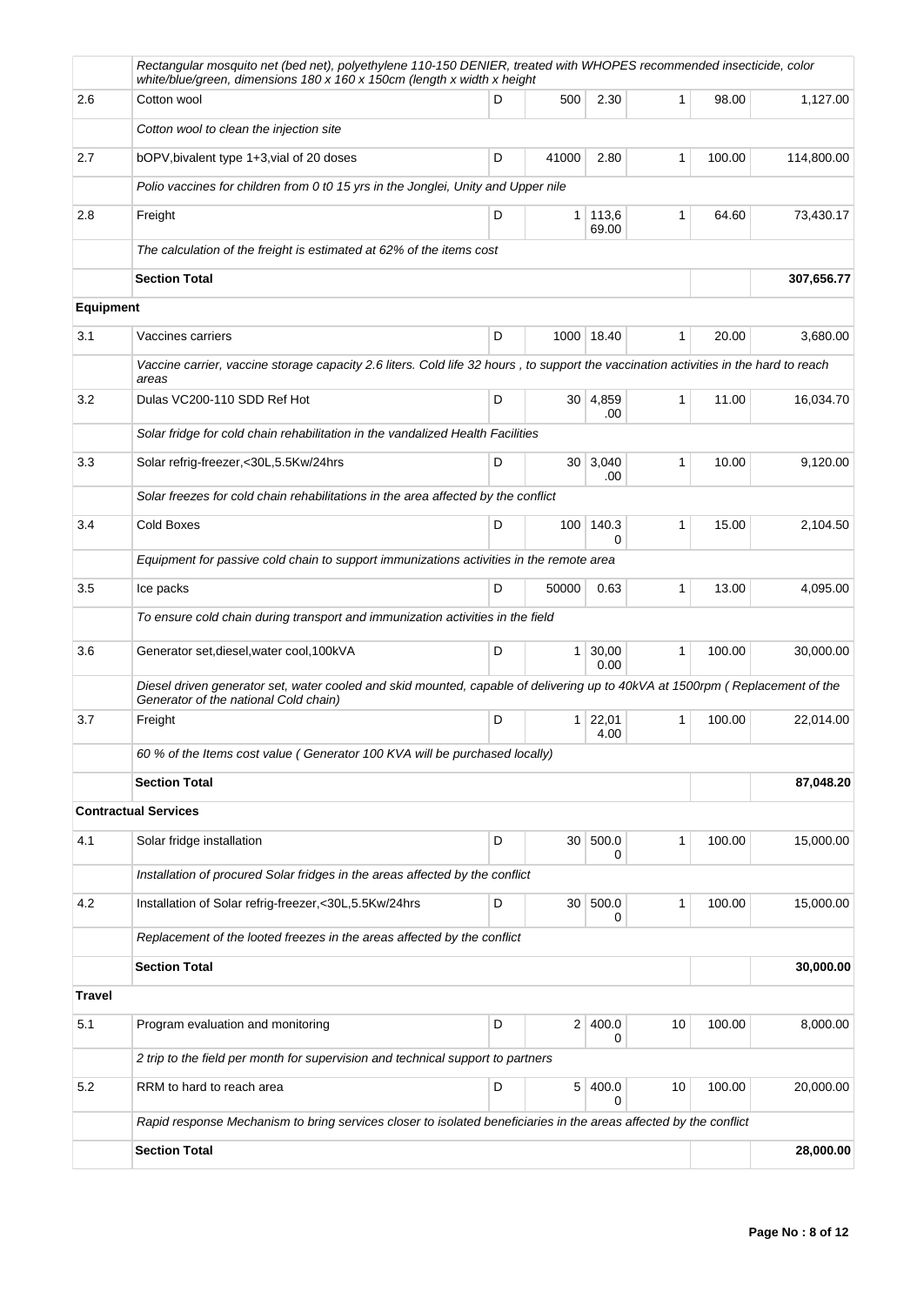|                                   | <b>General Operating and Other Direct Costs</b>                                                                                                                                                                                                                                                              |   |              |                |              |        |            |
|-----------------------------------|--------------------------------------------------------------------------------------------------------------------------------------------------------------------------------------------------------------------------------------------------------------------------------------------------------------|---|--------------|----------------|--------------|--------|------------|
| 7.1                               | Fuel for Cold chain                                                                                                                                                                                                                                                                                          | D | 1            | 721,6<br>77.00 | 1            | 5.00   | 36,083.85  |
|                                   | Fuel for the active cold chain system in the remote areas, The fuel consumption is: Jonglei 9,324 liters per month, Unity 5,748<br>liter per month and Upper Nile 11,100litres per month either a total of 27,972 liter per month times 2.15 USD = 60,139 USD per<br>month either 721,677 USD for 12 months. |   |              |                |              |        |            |
| 7.2                               | Fuel for vehicles and generators                                                                                                                                                                                                                                                                             | D | $\mathbf{1}$ | 5,141<br>.00   | $\mathbf{1}$ | 100.00 | 5,141.00   |
|                                   | Support on the office running cost                                                                                                                                                                                                                                                                           |   |              |                |              |        |            |
| <b>Section Total</b>              |                                                                                                                                                                                                                                                                                                              |   |              |                |              |        | 41,224.85  |
| <b>SubTotal</b><br>103,291.<br>00 |                                                                                                                                                                                                                                                                                                              |   |              |                |              |        | 574,757.02 |
| Direct                            |                                                                                                                                                                                                                                                                                                              |   |              |                |              |        | 574,757.02 |
| Support                           |                                                                                                                                                                                                                                                                                                              |   |              |                |              |        |            |
| <b>PSC Cost</b>                   |                                                                                                                                                                                                                                                                                                              |   |              |                |              |        |            |
|                                   | <b>PSC Cost Percent</b>                                                                                                                                                                                                                                                                                      |   |              |                |              |        | 7%         |
| <b>PSC Amount</b>                 |                                                                                                                                                                                                                                                                                                              |   |              |                |              |        | 40,232.99  |
| <b>Total Cost</b>                 |                                                                                                                                                                                                                                                                                                              |   |              |                |              |        | 614,990.01 |
|                                   | <b>Grand Total CHF Cost</b>                                                                                                                                                                                                                                                                                  |   |              |                |              |        | 614,990.01 |

**Project Locations**

| <b>Location</b>      | <b>Estimated</b><br>percentage<br>of budget<br>for each<br><b>location</b> | <b>Estimated number of beneficiaries</b><br>for each location |                              |  |  | <b>Activity Name</b>                                                                                                                                                                                                                                                                                                                                                                                                                                                                                                                                                                                        |
|----------------------|----------------------------------------------------------------------------|---------------------------------------------------------------|------------------------------|--|--|-------------------------------------------------------------------------------------------------------------------------------------------------------------------------------------------------------------------------------------------------------------------------------------------------------------------------------------------------------------------------------------------------------------------------------------------------------------------------------------------------------------------------------------------------------------------------------------------------------------|
|                      |                                                                            | <b>Men</b>                                                    | Women   Boys   Girls   Total |  |  |                                                                                                                                                                                                                                                                                                                                                                                                                                                                                                                                                                                                             |
| Jonglei -> Akobo     | 3                                                                          |                                                               |                              |  |  | Activity 1.1.2 : Purchase and distribution of Polio<br>vaccines to implementing partners<br>Activity 1.2.4 : Immunize children from 0 to 15<br>years old against polio and measles in the<br>conflict affected area<br>Activity 2.1.1 : Purchase of the cold chain<br>equipment                                                                                                                                                                                                                                                                                                                             |
| Jonglei -> Ayod      | 3                                                                          |                                                               |                              |  |  | Activity 1.1.2 : Purchase and distribution of Polio<br>vaccines to implementing partners<br>Activity 1.2.4 : Immunize children from 0 to 15<br>years old against polio and measles in the<br>conflict affected area<br>Activity 2.1.1 : Purchase of the cold chain<br>equipment                                                                                                                                                                                                                                                                                                                             |
| Jonglei -> Bor South | 3                                                                          |                                                               |                              |  |  | Activity 1.1.2 : Purchase and distribution of Polio<br>vaccines to implementing partners<br>Activity 1.2.4 : Immunize children from 0 to 15<br>years old against polio and measles in the<br>conflict affected area                                                                                                                                                                                                                                                                                                                                                                                         |
| Jonglei -> Duk       | $\overline{2}$                                                             |                                                               |                              |  |  | Activity 1.1.2 : Purchase and distribution of Polio<br>vaccines to implementing partners<br>Activity 1.2.4 : Immunize children from 0 to 15<br>years old against polio and measles in the<br>conflict affected area                                                                                                                                                                                                                                                                                                                                                                                         |
| Jonglei -> Fangak    | $\overline{2}$                                                             |                                                               |                              |  |  | Activity 1.1.1 : Procurement and distribution of<br>Assorted medical supplies for PHCC and PHCU<br>to implementing partners (MoH, MAGNA,<br>COSV, Health Link, IMC, AHA, WR,<br>RC, UNIDO, CARE, IMA)<br>Activity 1.1.2 : Purchase and distribution of Polio<br>vaccines to implementing partners<br>Activity 1.2.3 : Conduct Rapid response<br>mechanism mission in the remote area for health<br>services delivery<br>Activity 1.2.4 : Immunize children from 0 to 15<br>years old against polio and measles in the<br>conflict affected area<br>Activity 2.1.1 : Purchase of the cold chain<br>equipment |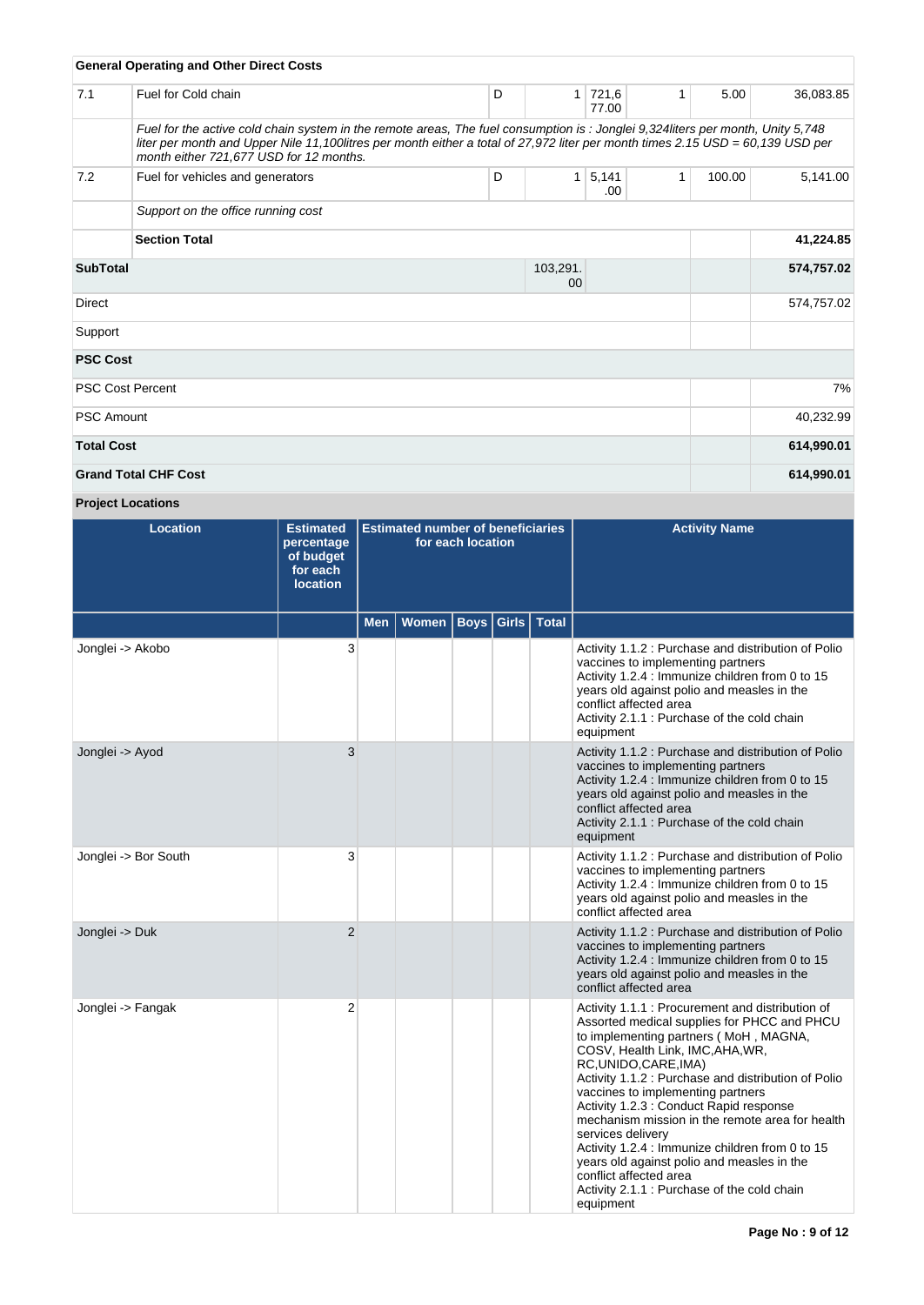| Jonglei -> Nyirol    | $\overline{2}$ | Activity 1.1.2 : Purchase and distribution of Polio<br>vaccines to implementing partners<br>Activity 1.2.4 : Immunize children from 0 to 15<br>years old against polio and measles in the<br>conflict affected area                                                                                                                                                                                                                                                                                                                                                                                                                                                                                                                     |
|----------------------|----------------|-----------------------------------------------------------------------------------------------------------------------------------------------------------------------------------------------------------------------------------------------------------------------------------------------------------------------------------------------------------------------------------------------------------------------------------------------------------------------------------------------------------------------------------------------------------------------------------------------------------------------------------------------------------------------------------------------------------------------------------------|
| Jonglei -> Pochalla  | 3              | Activity 1.1.2 : Purchase and distribution of Polio<br>vaccines to implementing partners<br>Activity 1.2.4 : Immunize children from 0 to 15<br>years old against polio and measles in the<br>conflict affected area                                                                                                                                                                                                                                                                                                                                                                                                                                                                                                                     |
| Jonglei -> Twic East | $\overline{2}$ | Activity 1.1.2 : Purchase and distribution of Polio<br>vaccines to implementing partners<br>Activity 1.2.4 : Immunize children from 0 to 15<br>years old against polio and measles in the<br>conflict affected area                                                                                                                                                                                                                                                                                                                                                                                                                                                                                                                     |
| Unity -> Guit        | 8              | Activity 1.1.1 : Procurement and distribution of<br>Assorted medical supplies for PHCC and PHCU<br>to implementing partners (MoH, MAGNA,<br>COSV, Health Link, IMC, AHA, WR,<br>RC, UNIDO, CARE, IMA)<br>Activity 1.1.2 : Purchase and distribution of Polio<br>vaccines to implementing partners<br>Activity 1.2.1 : Purchase of mosquito net<br>Activity 1.2.2 : Purchase of Assorted medical<br>supplies for PHCC and PHCU<br>Activity 1.2.3 : Conduct Rapid response<br>mechanism mission in the remote area for health<br>services delivery<br>Activity 1.2.4 : Immunize children from 0 to 15<br>years old against polio and measles in the<br>conflict affected area<br>Activity 2.1.1 : Purchase of the cold chain<br>equipment |
| Unity -> Koch        | 8              | Activity 1.1.1 : Procurement and distribution of<br>Assorted medical supplies for PHCC and PHCU<br>to implementing partners (MoH, MAGNA,<br>COSV, Health Link, IMC, AHA, WR,<br>RC, UNIDO, CARE, IMA)<br>Activity 1.1.2 : Purchase and distribution of Polio<br>vaccines to implementing partners<br>Activity 1.2.1 : Purchase of mosquito net<br>Activity 1.2.2 : Purchase of Assorted medical<br>supplies for PHCC and PHCU<br>Activity 1.2.3 : Conduct Rapid response<br>mechanism mission in the remote area for health<br>services delivery<br>Activity 1.2.4 : Immunize children from 0 to 15<br>years old against polio and measles in the<br>conflict affected area<br>Activity 2.1.1 : Purchase of the cold chain<br>equipment |
| Unity -> Leer        | 9              | Activity 1.1.1 : Procurement and distribution of<br>Assorted medical supplies for PHCC and PHCU<br>to implementing partners (MoH, MAGNA,<br>COSV, Health Link, IMC, AHA, WR,<br>RC, UNIDO, CARE, IMA)<br>Activity 1.1.2 : Purchase and distribution of Polio<br>vaccines to implementing partners<br>Activity 1.2.1 : Purchase of mosquito net<br>Activity 1.2.2 : Purchase of Assorted medical<br>supplies for PHCC and PHCU<br>Activity 1.2.3 : Conduct Rapid response<br>mechanism mission in the remote area for health<br>services delivery<br>Activity 1.2.4 : Immunize children from 0 to 15<br>years old against polio and measles in the<br>conflict affected area<br>Activity 2.1.1 : Purchase of the cold chain<br>equipment |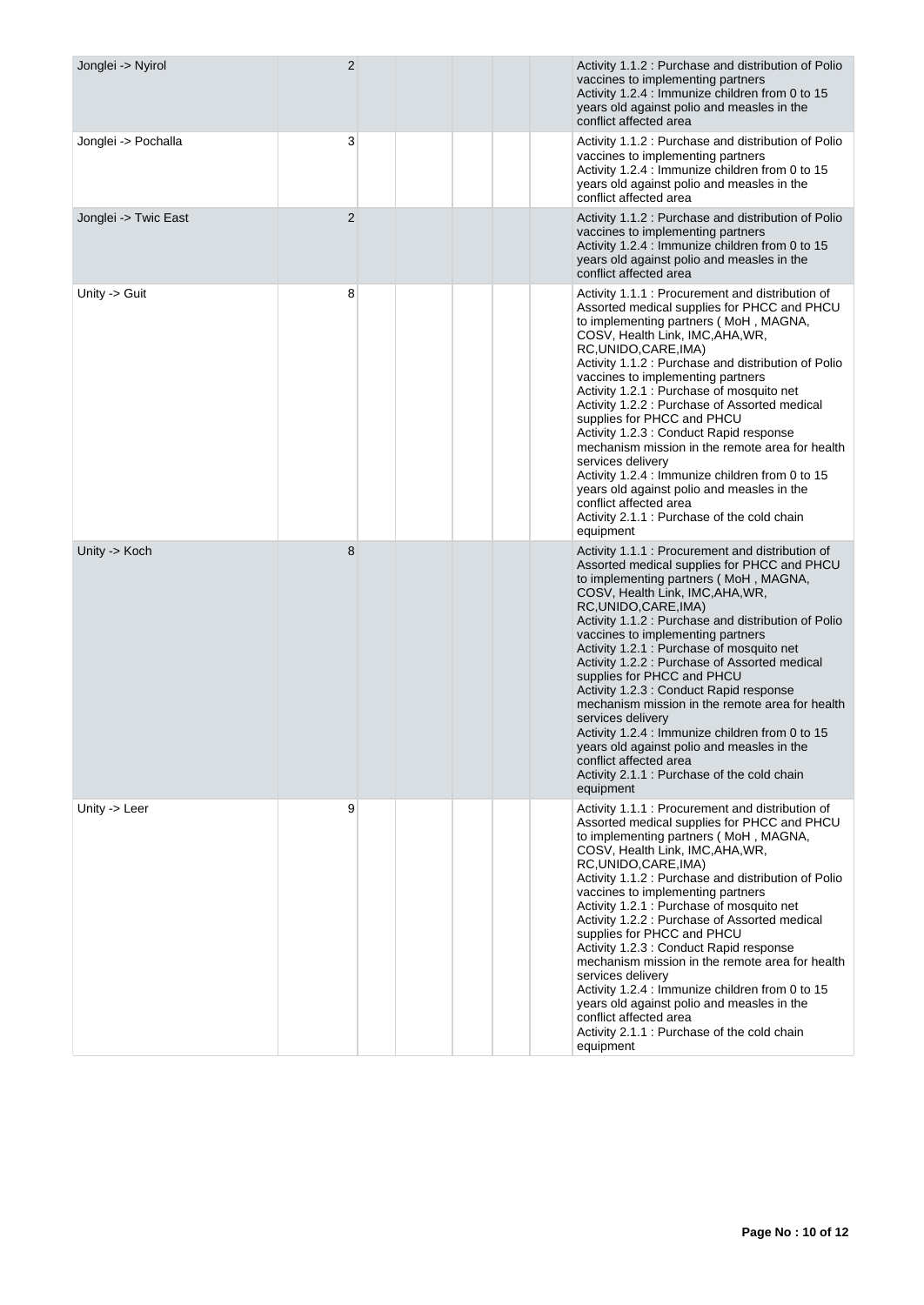| Unity -> Mayendit     | 4  |  | Activity 1.1.1 : Procurement and distribution of<br>Assorted medical supplies for PHCC and PHCU<br>to implementing partners (MoH, MAGNA,<br>COSV, Health Link, IMC, AHA, WR,<br>RC, UNIDO, CARE, IMA)<br>Activity 1.1.2 : Purchase and distribution of Polio<br>vaccines to implementing partners<br>Activity 1.2.1 : Purchase of mosquito net<br>Activity 1.2.2 : Purchase of Assorted medical<br>supplies for PHCC and PHCU<br>Activity 1.2.3 : Conduct Rapid response<br>mechanism mission in the remote area for health<br>services delivery<br>Activity 1.2.4 : Immunize children from 0 to 15<br>years old against polio and measles in the<br>conflict affected area<br>Activity 2.1.1 : Purchase of the cold chain<br>equipment |
|-----------------------|----|--|-----------------------------------------------------------------------------------------------------------------------------------------------------------------------------------------------------------------------------------------------------------------------------------------------------------------------------------------------------------------------------------------------------------------------------------------------------------------------------------------------------------------------------------------------------------------------------------------------------------------------------------------------------------------------------------------------------------------------------------------|
| Unity -> Mayom        | 4  |  | Activity 1.1.2 : Purchase and distribution of Polio<br>vaccines to implementing partners<br>Activity 1.2.4 : Immunize children from 0 to 15<br>years old against polio and measles in the<br>conflict affected area                                                                                                                                                                                                                                                                                                                                                                                                                                                                                                                     |
| Unity -> Panyijiar    | 3  |  | Activity 1.1.2 : Purchase and distribution of Polio<br>vaccines to implementing partners<br>Activity 1.2.4 : Immunize children from 0 to 15<br>years old against polio and measles in the<br>conflict affected area<br>Activity 2.1.1 : Purchase of the cold chain<br>equipment                                                                                                                                                                                                                                                                                                                                                                                                                                                         |
| Unity -> Pariang      | 1  |  | Activity 1.1.2 : Purchase and distribution of Polio<br>vaccines to implementing partners<br>Activity 1.2.4 : Immunize children from 0 to 15<br>years old against polio and measles in the<br>conflict affected area                                                                                                                                                                                                                                                                                                                                                                                                                                                                                                                     |
| Unity -> Rubkona      | 10 |  | Activity 1.1.1 : Procurement and distribution of<br>Assorted medical supplies for PHCC and PHCU<br>to implementing partners (MoH, MAGNA,<br>COSV, Health Link, IMC, AHA, WR,<br>RC, UNIDO, CARE, IMA)<br>Activity 1.1.2 : Purchase and distribution of Polio<br>vaccines to implementing partners<br>Activity 1.2.1 : Purchase of mosquito net<br>Activity 1.2.2 : Purchase of Assorted medical<br>supplies for PHCC and PHCU<br>Activity 1.2.4 : Immunize children from 0 to 15<br>years old against polio and measles in the<br>conflict affected area<br>Activity 2.1.1 : Purchase of the cold chain<br>equipment<br>Activity 2.1.2 : Purchase of electricity power<br>generator for cold chain                                      |
| <b>Upper Nile</b>     |    |  | Activity 1.1.2 : Purchase and distribution of Polio<br>vaccines to implementing partners<br>Activity 1.2.4 : Immunize children from 0 to 15<br>years old against polio and measles in the<br>conflict affected area<br>Activity 2.1.1 : Purchase of the cold chain<br>equipment                                                                                                                                                                                                                                                                                                                                                                                                                                                         |
| Upper Nile -> Fashoda | 3  |  | Activity 1.1.2 : Purchase and distribution of Polio<br>vaccines to implementing partners<br>Activity 1.2.4 : Immunize children from 0 to 15<br>years old against polio and measles in the<br>conflict affected area<br>Activity 2.1.1 : Purchase of the cold chain<br>equipment                                                                                                                                                                                                                                                                                                                                                                                                                                                         |
| Upper Nile -> Maban   | 3  |  | Activity 1.1.2 : Purchase and distribution of Polio<br>vaccines to implementing partners<br>Activity 1.2.4 : Immunize children from 0 to 15<br>years old against polio and measles in the<br>conflict affected area                                                                                                                                                                                                                                                                                                                                                                                                                                                                                                                     |
| Upper Nile -> Maiwut  | 3  |  | Activity 1.1.2 : Purchase and distribution of Polio<br>vaccines to implementing partners<br>Activity 1.2.4 : Immunize children from 0 to 15<br>years old against polio and measles in the<br>conflict affected area<br>Activity 2.1.1 : Purchase of the cold chain<br>equipment                                                                                                                                                                                                                                                                                                                                                                                                                                                         |